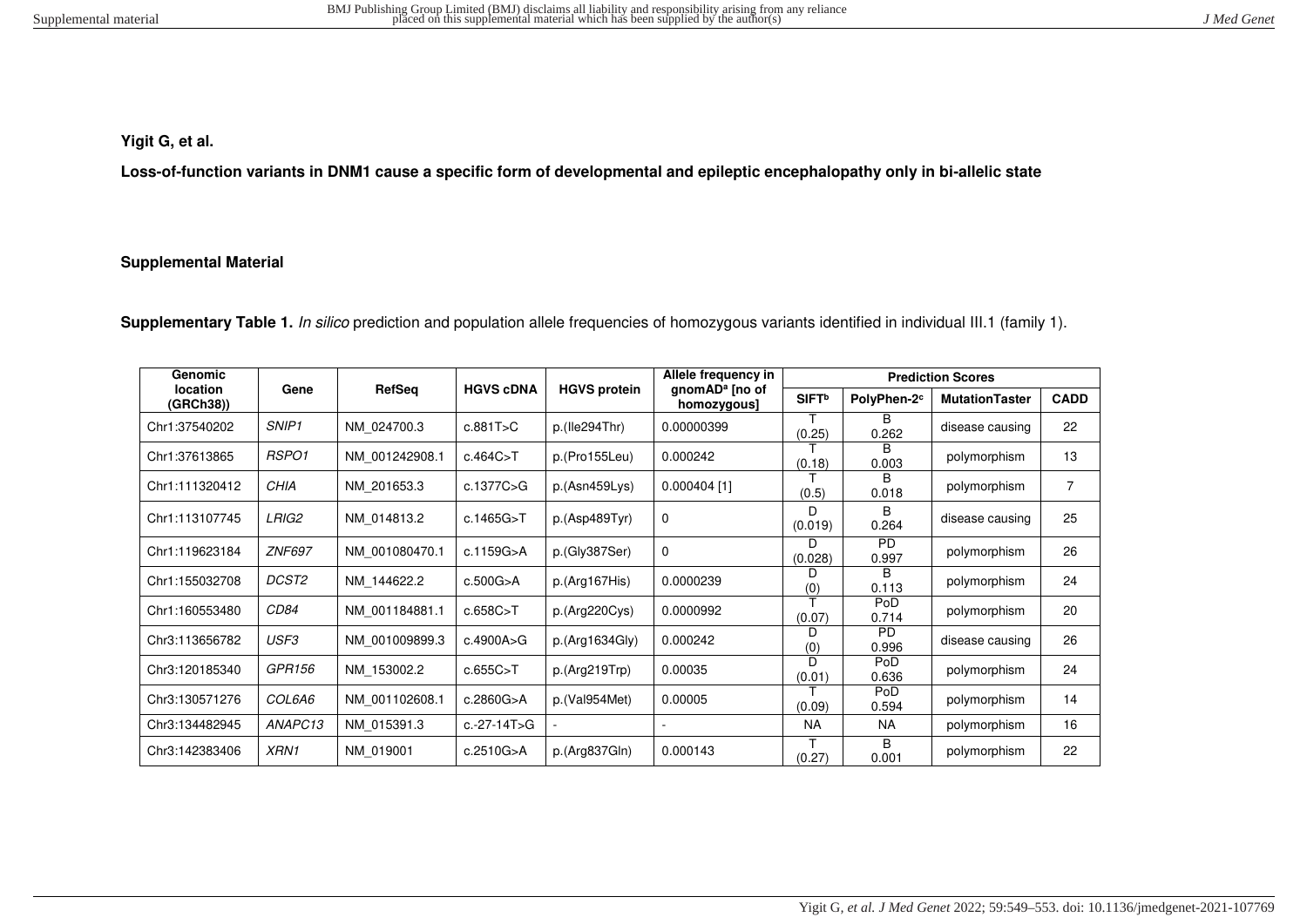|  |  |  | J Med Genet |
|--|--|--|-------------|
|--|--|--|-------------|

| Chr3:151880910 | SUCNR1            | NM 033050.5    | c.367A > G | p.(He123Val)   | B.<br>D.<br>0.00000399<br>(0.04)<br>0.003 |             | polymorphism          | 15              |                |
|----------------|-------------------|----------------|------------|----------------|-------------------------------------------|-------------|-----------------------|-----------------|----------------|
| Chr4:6575322   | MAN2B2            | NM 015274.2    | c.112G > A | p.(Asp38Asn)   | 0.000269                                  | D<br>(0.01) | <b>PD</b><br>1.000    | disease causing | 28             |
| Chr4:69639085  | UGT2A2            | NM 001105677.2 | c.556T>C   | p.(Ser186Pro)  | 0                                         | (0.15)      | PoD<br>0.750          | polymorphism    | 23             |
| Chr4:69639085  | UGT2A1            | NM 001252274.2 | c.1159T>C  | p.(Ser387Pro)  | $\Omega$                                  | (0.19)      | R<br>0.358            | polymorphism    | 23             |
| Chr4:112618143 | ZGRF1             | NM 018392.4    | c.1899A>C  | p.(Lys633Asn)  | 0.000048                                  | D<br>(0.01) | B.<br>0.368           | polymorphism    | 18             |
| Chr4:128209866 | <i>LARP1B</i>     | NM 018078.3    | c.2558G>A  | p.(Ser853Asn)  | $\mathbf 0$                               | (0.3)       | B.<br>0.136           | disease-causing | 17             |
| Chr9:127928479 | PIP5KL1           | NM 001135219.1 | c.233C > T | p.(Pro78Leu)   | 0.0000319                                 | (0.46)      | B.<br>0.001           | polymorphism    | $\overline{7}$ |
| Chr9:128203567 | DNM1              | NM 004408.3    | c.97C > T  | $p.(GIn33*)$   | $\mathbf 0$                               | <b>NA</b>   | <b>NA</b>             | disease causing | 26             |
| Chr9:131504262 | POMT <sub>1</sub> | NM 007171.3    | c.44T>C    | p.(He15Thr)    | $\Omega$                                  | D<br>(0)    | B.<br>0.126           | disease causing | 23             |
| Chr15:43800640 | HYPK              | NM 016400.3    | c.42T>G    | p.(Asp14Glu)   | $\Omega$                                  | (0.11)      | B<br>0.274            | disease causing | 18             |
| Chr15:45253505 | SLC28A2           | NM 004212.3    | c.155C > G | p.(Pro52Arg)   | 0.0000159                                 | (0.28)      | B.<br>0.035           | polymorphism    | 0              |
| Chr15:64153333 | <b>SNX22</b>      | NM 024798.2    | c.353A>G   | p.(Asn118Ser)  | 0.000114                                  | (1)         | <sub>R</sub><br>0.000 | polymorphism    | $\overline{7}$ |
| Chr18:8785987  | MTCL1             | NM 015210.3    | c.1783G>A  | p.(Glu595Lys)  | 0.0000823                                 | т<br>(0.17) | PoD<br>0.634          | disease causing | 23             |
| Chr19:1109420  | SBNO2             | NM 014963.2    | c.3220C>T  | p.(Arg1074Cys) | $0.000440$ [2]                            | D<br>(0)    | <b>PD</b><br>0.912    | disease causing | 24             |

<sup>a</sup>Accessed in February 2021

**bScore 1-0, D deleterious, T Tolerated** 

 $c$ HumVar prediction, Score 0-1, B benign, PD probably damaging, PoD possibly damaging

NA Not available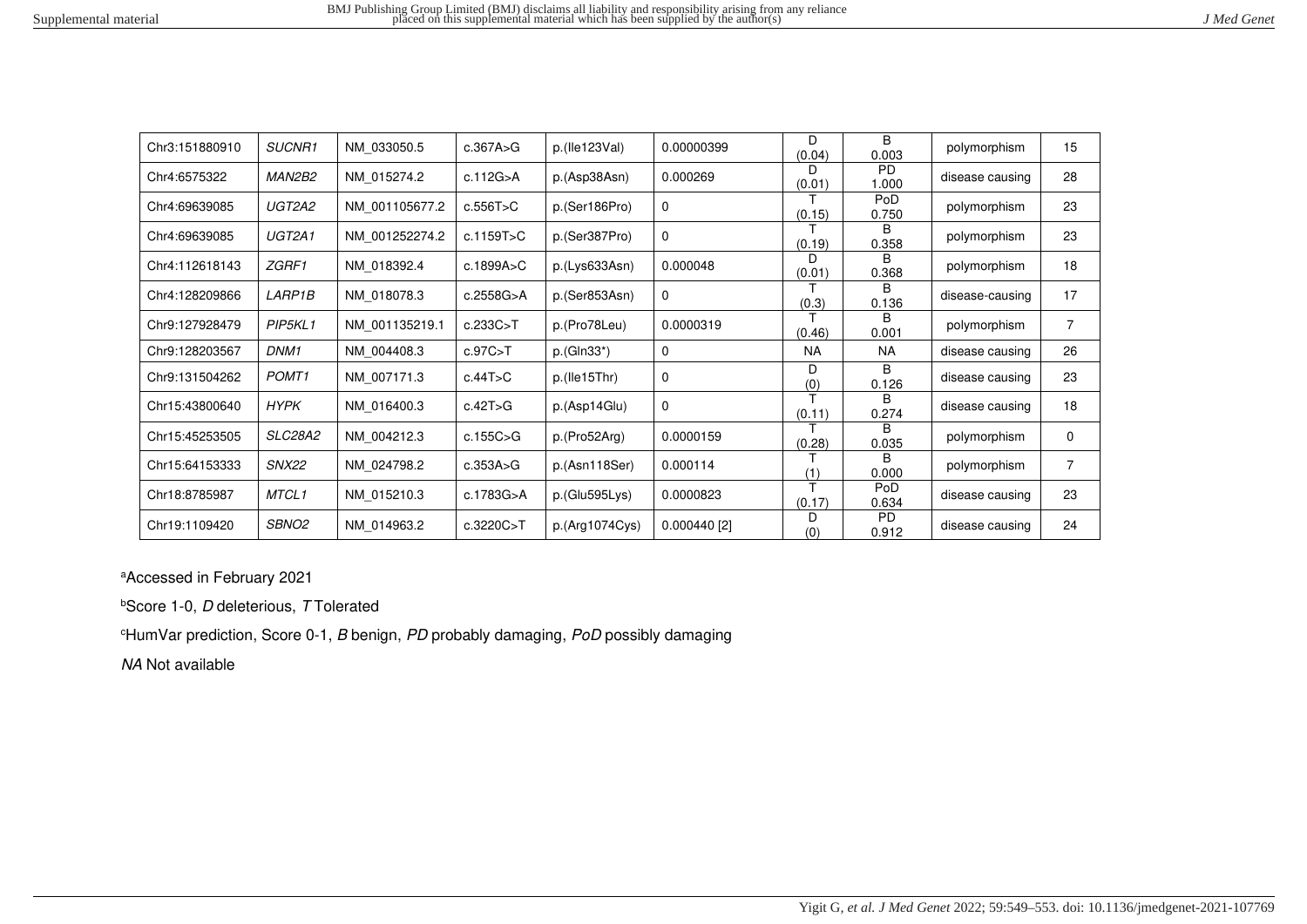**Supplementary Table 2**. In silico prediction and population allele frequencies of homozygous variants identified in individual III.6 (family 2).

| <b>Genomic location</b> | Gene | RefSea      | <b>HGVS cDNA</b> | <b>HGVS protein</b> | Allele frequency in | <b>Prediction Scores</b> |                         |                       |             |  |  |
|-------------------------|------|-------------|------------------|---------------------|---------------------|--------------------------|-------------------------|-----------------------|-------------|--|--|
| (GRCh 38)               |      |             |                  |                     | anomAD              | SIFT <sup>b</sup>        | PolyPhen-2 <sup>c</sup> | <b>MutationTaster</b> | <b>CADD</b> |  |  |
| Chr9: 128222197         | DNM1 | NM 004408.4 | c.850C > T       | p.(Gln284*)         |                     | <b>NA</b>                | <b>NA</b>               | disease causing       | 43          |  |  |
| Chr22:50448300          | SBF1 | NM 002972.4 | c.5296C>T        | p.(Arg1766Cys)      | 0.00008454          | (0.07)                   | PoD<br>0.540            | disease causing       | 25          |  |  |

<sup>a</sup>Accessed in February 2021

 $b$ Score 1-0, *D* deleterious, *T* Tolerated

 $e$ HumVar prediction, Score 0-1, B benign, PD probably damaging, PoD possibly damaging

NA Not available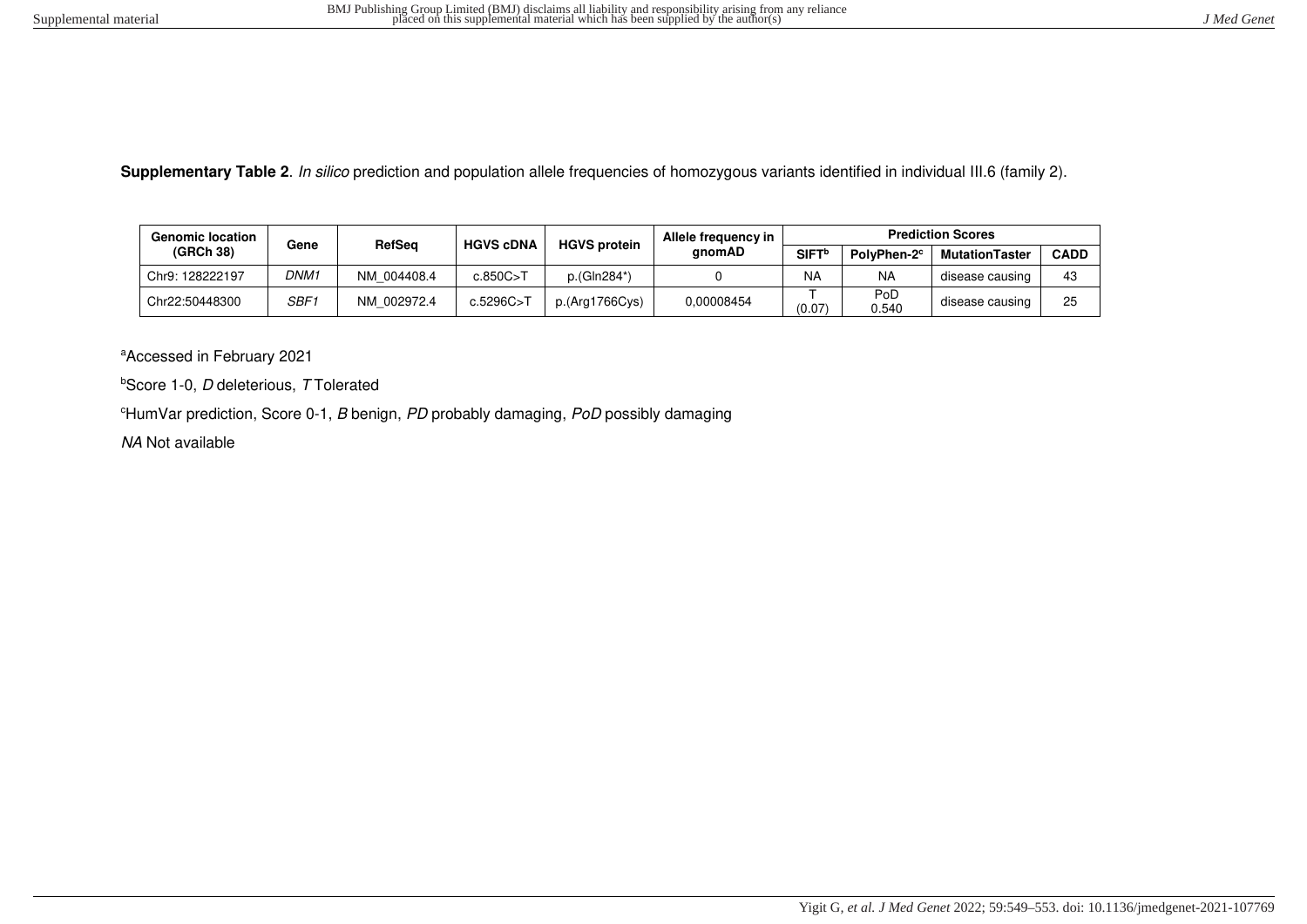**Supplementary Table 3.** Genotypes and associated clinical phenotypes in DNM1 encephalopathy.

| Reference                    | EuroEPINOMICS-RES Consortium et al., 2014 [11] |                             |                                   |                          |                         |                              | Nakashima et al., 2016 [14]           | Brereton et al., 2018 [16] |                           | This report            |                              |
|------------------------------|------------------------------------------------|-----------------------------|-----------------------------------|--------------------------|-------------------------|------------------------------|---------------------------------------|----------------------------|---------------------------|------------------------|------------------------------|
| DNM1 variant                 | c.529G>C;<br>p.Ala177Pro                       | c.618G>C;<br>p.Lys206Asn    | c.1076G>C;<br>p.Gly359Ala         | c.709C>T;<br>p.Arg237Trp | c.194C>A;<br>p.Thr65Asn | c.127G>A;<br>p.Gly43Ser      | c.709C>T;<br>p.Arg237Trp              | c.1603A>G;<br>p.Lys535Glu  | c.1603A>G;<br>p.Lys535Glu | c.97C>T;<br>p.(Gln33*) | c.850C>T;<br>p.(Gln284*)     |
| Zygousity                    | het                                            | het                         | het                               | het                      | het                     | het                          | het                                   | het                        | het                       | hom                    | hom                          |
| Number of patients           | $\mathbf{1}$                                   | $\mathbf{1}$                | $\mathbf{1}$                      | $\mathbf{1}$             | $\mathbf{1}$            | $\mathbf{1}$                 | $\mathbf{1}$                          | $\mathbf{1}$               | $\mathbf{1}$              | $\mathbf{1}$           | $\overline{1}$               |
| Age at last follow-up        | 15y                                            | 8 y                         | 6 y                               | 13y                      | 6 y                     | 15y                          | 6 y                                   | 8 y, monozygotic twins     |                           | 5 y                    | 3y8m                         |
| Somatic growth               |                                                |                             |                                   |                          |                         |                              |                                       |                            |                           |                        |                              |
| Weight at birth              | n. r.                                          | n. r.                       | n. r.                             | n. r.                    | n. r.                   | n. r.                        | n. r.                                 | >97th centile              | 50-90th cent.             | $+0.2$ SD              | $-0.9$ SD                    |
| Length at birth              | n. r.                                          | n. r.                       | n. r.                             | n. r.                    | n. r.                   | n. r.                        | n. r.                                 | >97th centile              | >97th centile             | $+0.1$ SD              | $-0.8$ SD                    |
| HC at birth                  | n. r.                                          | n. r.                       | n. r.                             | n. r.                    | n. r.                   | n. r.                        | n. r.                                 | 80th centile               | 65th centile              | $+0.1$ SD              | $-0.7SD$                     |
| Weight at follow-up          | n. r.                                          | n. r.                       | n. r.                             | n. r.                    | n. r.                   | n. r.                        | n. r.                                 | 24th centile               | 30th centile              | $-2.1$ SD              | $-3.7SD$                     |
| Length at follow-up          | n. r.                                          | n. r.                       | n. r.                             | n. r.                    | n. r.                   | n. r.                        | n. r.                                 | 28th centile               | 22th centile              | $-2.4$ SD              | $-3.1$ SD                    |
| HC at follow-up              | n. r.                                          | n. r.                       | n. r.                             | microcephaly             | n. r.                   | n. r.                        | n. r.                                 | 85th centile               | 95th centile              | $-4.4$ SD              | $-4.5$ SD                    |
| Motor and speech development |                                                |                             |                                   |                          |                         |                              |                                       |                            |                           |                        |                              |
| Sitting                      | yes                                            | yes                         | yes                               | no                       | no                      | yes                          | yes                                   | yes                        | yes                       | no                     | no                           |
| Walking                      | yes                                            | no                          | no                                | no                       | no                      | yes                          | yes                                   | yes                        | yes                       | no                     | no                           |
| Functional hand use          | n. r.                                          | n. r.                       | n. r.                             | n. r.                    | n. r.                   | n. r.                        | n. r.                                 | yes                        | yes                       | no                     | no                           |
| Verbal expression            | no                                             | no                          | no                                | no                       | no                      | no                           | no                                    | yes                        | yes                       | no                     | no                           |
| <b>Neurological features</b> |                                                |                             |                                   |                          |                         |                              |                                       |                            |                           |                        |                              |
| Epilepsy (onset; type)       | 7 m; VS                                        | 6 m: VS                     | 2 m; IS                           | 12 m: VS                 | 13 m; VS                | 11 m; LGS                    | 10 m; West syn.                       | no                         | no                        | 4 m; FS                | 6 m: FS                      |
| <b>EEG</b>                   | MFED, GSW, slow<br>bg                          | Hyps, MFED,<br>GSW, slow bg | GSW                               | Hyps, GSW, slow<br>bg    | Hyps, MFED,<br>slow bg  | partial hyps,<br><b>MFED</b> | MFED. GSW                             | normal                     | normal                    | Hyps, MFED             | Hyps, MFED                   |
| Hypotonia                    | yes                                            | yes                         | yes                               | yes                      | yes                     | n. r.                        | yes                                   | yes                        | yes                       | yes                    | yes                          |
| Spasticity                   | n. r.                                          | n. r.                       | n. r.                             | n. r.                    | n. r.                   | n. r.                        | n. r.                                 | n. r.                      | n. r.                     | yes                    | no                           |
| Dystonia                     | n. r.                                          | n. r.                       | n. r.                             | n. r.                    | n. r.                   | n. r.                        | yes                                   | n. r.                      | n. r.                     | yes                    | yes                          |
| Feeding problems             | n. r.                                          | n. r.                       | n. r.                             | n. r.                    | n. r.                   | n. r.                        | n. r.                                 | n. r.                      | n. r.                     | yes                    | yes                          |
| Visual impairment            | n. r.                                          | n. r.                       | n. r.                             | yes                      | yes                     | n. r.                        | n. r.                                 | n. r.                      | n. r.                     | yes                    | yes                          |
| Miscellaneous                |                                                |                             | seizure free on<br>ketogenic diet |                          |                         |                              |                                       | mild-moderate ID, autism   |                           | scoliosis              | mild bilat. optic<br>atrophy |
|                              |                                                |                             |                                   |                          |                         |                              |                                       |                            |                           |                        |                              |
| Neuroimaging                 | normal                                         | normal                      | normal                            | cerebral atrophy         | cerebral atrophy        | normal                       | arachnoid cyst right<br>temporal lobe | n. p.                      | normal                    | <b>ACC</b>             | cerebral atrophy             |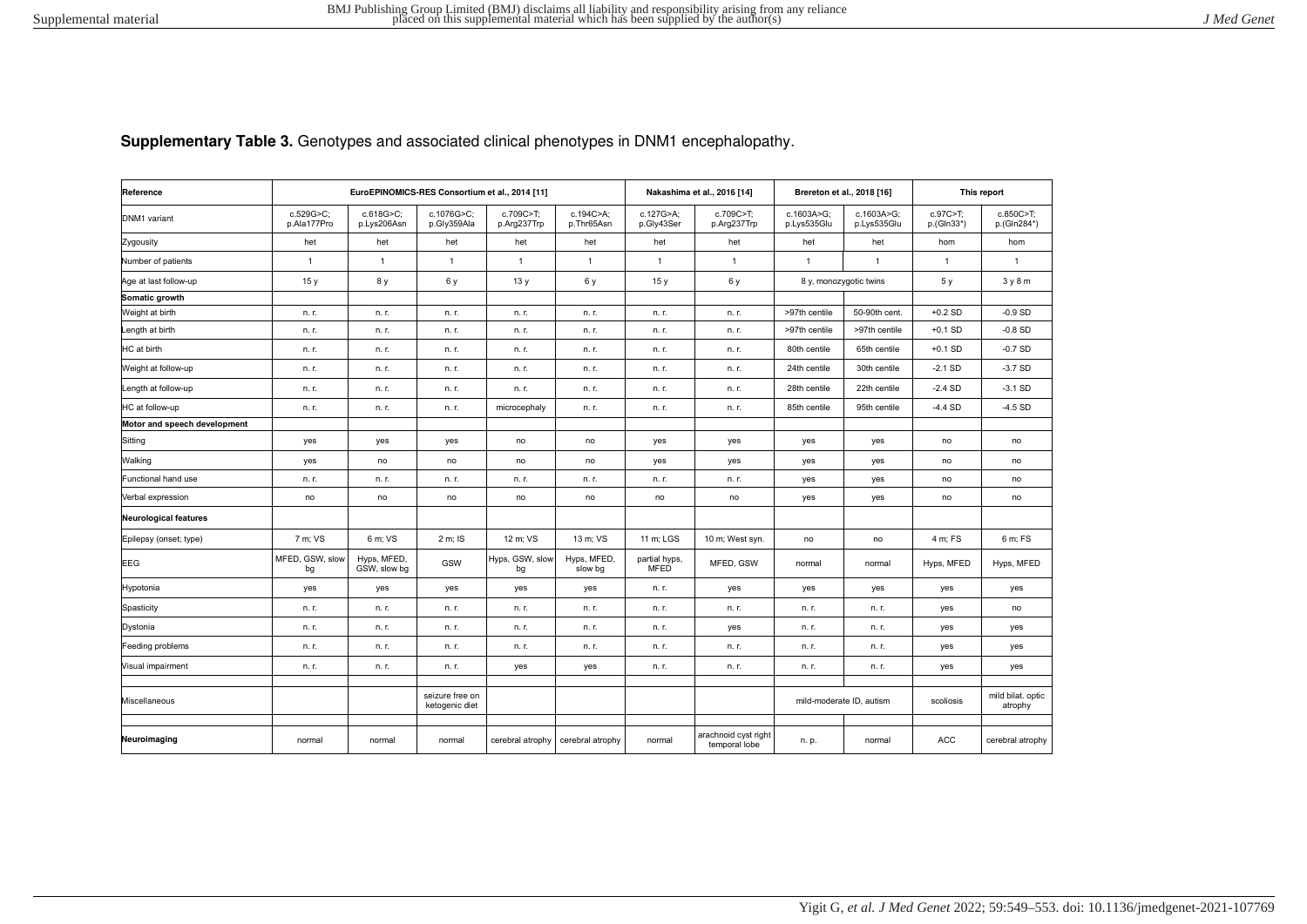## **Supplementary Table 3. continued**

| Reference                    | von Spiczak et al., 2017 [15] |                         |                         |                          |                          |                          |                          |                                        |                           |                                |                                        |                                   |                           |                           |
|------------------------------|-------------------------------|-------------------------|-------------------------|--------------------------|--------------------------|--------------------------|--------------------------|----------------------------------------|---------------------------|--------------------------------|----------------------------------------|-----------------------------------|---------------------------|---------------------------|
| DNM1 variant                 | c.127G>A:<br>p.Gly43Ser       | c.134G>A:<br>p.Ser45Asn | c.194C>A:<br>p.Thr65Asn | c.416G>T:<br>p.Gly139Val | c.529G>C:<br>p.Ala177Pro | c.616A>G:<br>p.Lys206Glu | c.618G>C:<br>p.Lys206Asn | c.709C>T:<br>p.Arg237Trp               | c.731 G>A:<br>p.Ser238lle | c.1037G>T:<br>p.Gly346Val      | c.1075G>A:<br>p.Gly359Arg              | c.1076G>C;<br>p.Gly359Ala         | c.1117G>A:<br>p.Glu373Lys | c.1109G>A:<br>p.Gly397Asp |
| Zygousity                    | het                           | het                     | het                     | het                      | het                      | het                      | het                      | het                                    | het                       | het                            | het                                    | het                               | het                       | het                       |
| Number of patients           | $\overline{1}$                | $\overline{1}$          | $\overline{1}$          | $\overline{1}$           | $\mathbf{1}$             | $\overline{1}$           | $\overline{1}$           | $\overline{7}$                         | $\overline{1}$            | $\overline{1}$                 | $\overline{2}$                         | $\mathbf{1}$                      |                           | $\overline{1}$            |
| Age at last follow-up        | 8 y                           | 2v                      | 8 y                     | 18y                      | 15y                      | 9 <sub>V</sub>           | 8 y                      | 2 to 24 y                              | 19 <sub>V</sub>           | 13y                            | both 1 y                               | 7 <sub>v</sub>                    | 5v                        | 2v                        |
| Somatic growth               |                               |                         |                         |                          |                          |                          |                          |                                        |                           |                                |                                        |                                   |                           |                           |
| Weight at birth              | n. r.                         | n. r.                   | n. r.                   | n. r.                    | n. r.                    | n. r.                    | n. r.                    | n. r.                                  | n. r.                     | n. r.                          | n. r.                                  | n. r.                             | n. r.                     | n. r.                     |
| Length at birth              | n. r.                         | n. r.                   | n. r.                   | n. r.                    | n. r.                    | n. r.                    | n. r.                    | n. r.                                  | n. r.                     | n. r.                          | n. r.                                  | n. r.                             | n. r.                     | n. r.                     |
| HC at birth                  | n. r.                         | n. r.                   | n. r.                   | n. r.                    | n. r.                    | n. r.                    | n. r.                    | n. r.                                  | n. r.                     | n. r.                          | n. r.                                  | n. r.                             | n. r.                     | n. r.                     |
| Weight at follow-up          | n. r.                         | n. r.                   | n. r.                   | n. r.                    | n. r.                    | n. r.                    | n. r.                    | n. r.                                  | n. r.                     | n. r.                          | n. r.                                  | n. r.                             | n. r.                     | n. r.                     |
| Length at follow-up          | n. r.                         | n. r.                   | n. r.                   | n. r.                    | n. r.                    | n. r.                    | n. r.                    | n. r.                                  | n. r.                     | n. r.                          | n. r.                                  | n. r.                             | n. r.                     | n. r.                     |
| HC at follow-up              | microcephaly                  | n. r.                   | n. r.                   | n. r.                    | n. r.                    | n. r.                    | n. r.                    | n. r.                                  | n. r.                     | n. r.                          | microcephaly                           | microcephaly                      | n. r.                     | microcephaly              |
| Motor and speech development |                               |                         |                         |                          |                          |                          |                          |                                        |                           |                                |                                        |                                   |                           |                           |
| Sitting                      | no                            | no                      | no                      | no                       | no                       | no                       | no                       | no                                     | no                        | no                             | no                                     | no                                | no                        | no                        |
| Walking                      | no                            | no                      | no                      | no                       | no                       | no                       | no                       | no                                     | no                        | no                             | no                                     | no                                | no                        | no                        |
| Functional hand use          | n. r.                         | n. r.                   | n. r.                   | n. r.                    | n. r.                    | n. r.                    | n. r.                    | n. r.                                  | n. r.                     | n. r.                          | n. r.                                  | n. r.                             | n. r.                     | n. r.                     |
| Verbal expression            | no                            | no                      | no                      | no                       | no                       | no                       | no                       | no                                     | no                        | no                             | no                                     | no                                | no                        | no                        |
| Neurological features        |                               |                         |                         |                          |                          |                          |                          |                                        |                           |                                |                                        |                                   |                           |                           |
| Epilepsy (onset; type)       | 3 w: AS, MS                   | no                      | 13 m: VS                | 4 m; VS                  | 7 m; VS                  | 2 m: VS                  | 6 m: VS                  | 3 to 12 m; VS                          | 8 m: GTCS                 | 6 m: VS                        | no / 1 m, VS                           | 2 m; IS                           | 4 y 6 m; VS               | 3 m: IS. MS               |
| <b>EEG</b>                   | slow bg                       | normal                  | Hyps, MFED,<br>slow bg  | Hyps, MFED,<br>slow bg   | MFED, slow bg            | <b>MFED</b>              | Hyps, MFED,<br>slow bg   | Hyps, MFED,<br>slow bg in most<br>pat. | n. r.                     | Hyps, MFED,<br>slow bg         | MFED, slow bg                          | SSW                               | GSW, slow bg              | Hyps, MFED,<br>slow bg    |
| Hypotonia                    | yes                           | yes                     | yes                     | yes                      | yes                      | yes                      | yes                      | yes                                    | yes                       | yes                            | yes                                    | yes                               | n. r.                     | yes                       |
| Spasticity                   | yes                           | n. r.                   | n. r.                   | yes                      | n. r.                    | n. r.                    | n. r.                    | yes                                    | n. r.                     | n. r.                          | n. r. / yes                            | n. r.                             | n. r.                     | n. r.                     |
| Dystonia                     | yes                           | n. r.                   | n. r.                   | yes                      | n. r.                    | yes                      | n. r.                    | yes                                    | n. r.                     | n. r.                          | n. r. / yes                            | n. r.                             | n. r.                     | n. r.                     |
| Feeding problems             | n. r.                         | n. r.                   | n. r.                   | n. r.                    | n. r.                    | n. r.                    | n. r.                    | n. r.                                  | n. r.                     | n. r.                          | n. r.                                  | n. r.                             | n. r.                     | n. r.                     |
| Visual impairment            | n. r.                         | n. r.                   | n. r.                   | n. r.                    | n. r.                    | n. r.                    | n. r.                    | n. r.                                  | n. r.                     | n. r.                          | n. r.                                  | n. r.                             | n. r.                     | n. r.                     |
| <b>Miscellaneous</b>         |                               |                         |                         |                          |                          |                          |                          |                                        |                           |                                | multifocal<br>subcortical<br>myoclonus |                                   | FIRES at 4.5 y            |                           |
| Neuroimaging                 | normal                        | n. p.                   | cerebral atrophy        | normal                   | normal                   | n. p.                    | normal                   | normal /<br>cerebral atrophy           | normal                    | hypoplasia of<br>frontal lobes |                                        | thin CC / normal cerebral atrophy | normal                    | n. p.                     |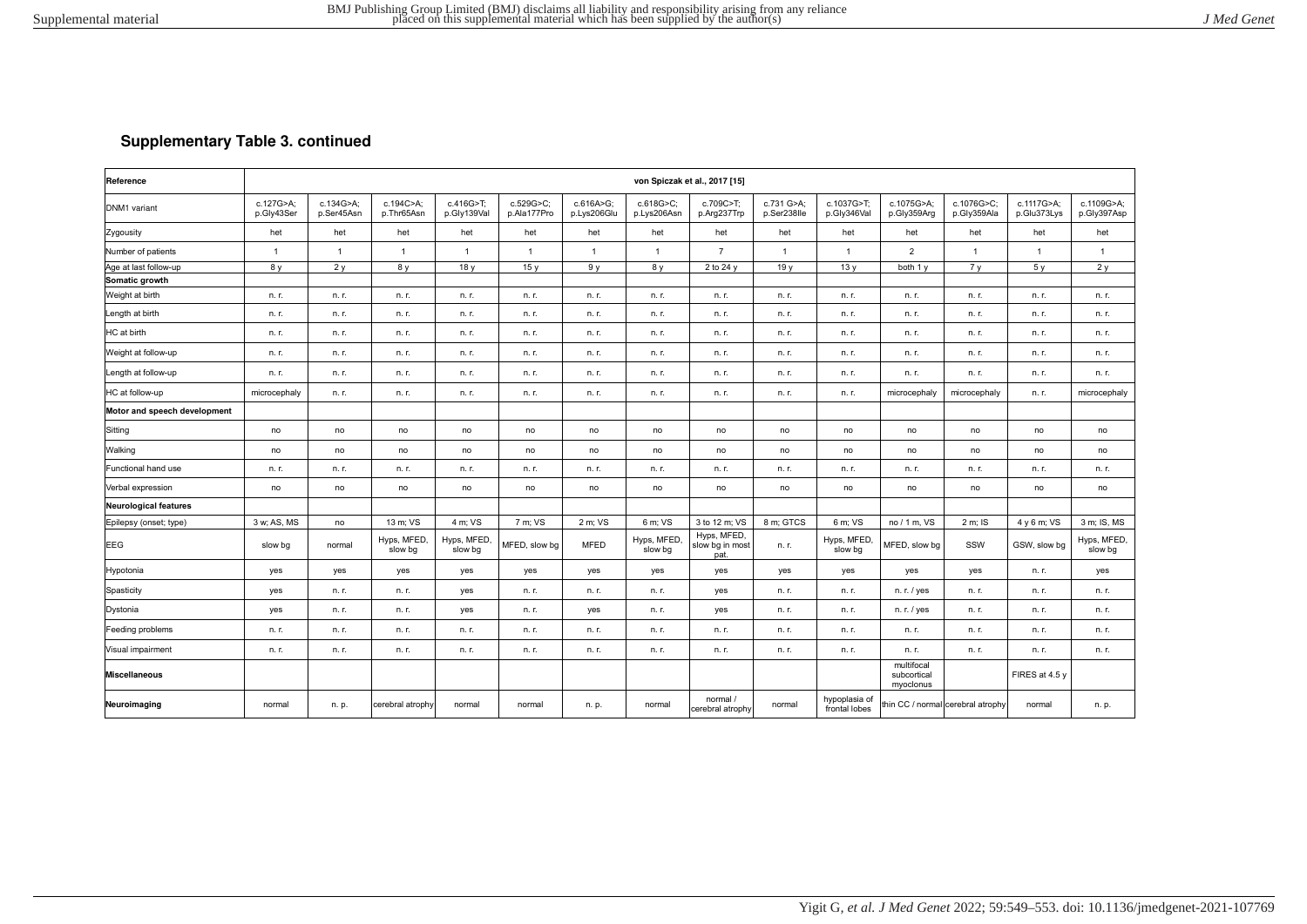Abbreviations: ACC, agenesis of corpus callosum; AS, absence seizures; bg, background; CC, corpus callosum; FIRES, febrile infection-related epilepsy syndrome; FS, focal seizures; GSW, generalized spike-wave discharges; GTCS, generalized tonic-clonic seizures; ID, intellectual disability; HC, occipitofrontal head circumference; het., heterozygous; hom., homozygous; Hyps, hypsarrhythmia; IS, infantile spasms; LGS, Lennox-Gastaut syndrome; m, months; MFED, multifocal epileptiform discharges; MS, myoclonic seizures; n. p., not performed; n.r., not reported; SD, standard deviation; SSW, slow spike-wave discharges; VS, various seizure types; y, years; position referring to DNM1 (ENST00000372923.8, NM 004408.3).